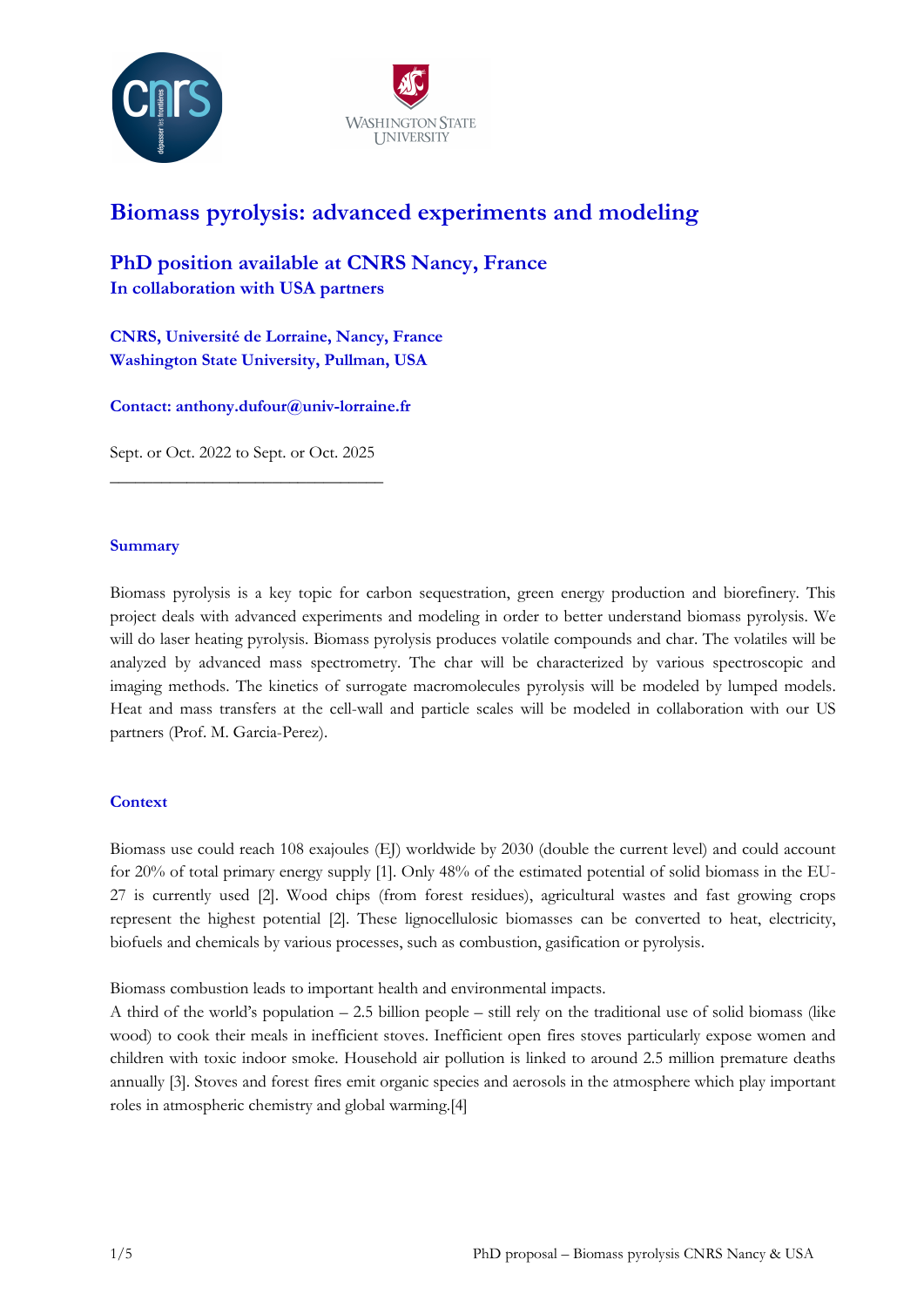#### Why it is important to study biomass pyrolysis:

1) Biomass pyrolysis is a key phenomenon during combustion in cooking stove, industrial reactors and forest fires.

During combustion, biomass is heated, dried and the macromolecules (cellulose, lignin, etc.) undergo bond breaking ("pyrolysis") to form volatiles (permanent gas and tar) and char. Volatiles and char are then oxidised by air. The oxidation



of pyrolysis products is not complete in forest fires or inefficient stoves. Pyrolysis is a source of pollutants formation (CO, aromatics, "brown carbon" in organic aerosol, etc.). Therefore, it is important to better understand pyrolysis mechanisms in order to reduce the health and environmental impact of biomass combustion.

# 2) Pyrolysis is an important process for carbon sequestration and biofuels production

Net negative emission routes are required to limit anthropogenic climate change. The total potential for negative emissions would be in the order of 10  $GtCO<sub>2</sub>/year$  for bioenergy with carbon capture and storage [5]. Pyrolysis is a fundamental mechanism occurring during combustion but it is also a process itself if biomass is heated in an inert or anoxic atmosphere. Pyrolysis-based biorefineries offer an



interesting approach for carbon storage and biofuels production. It can produce liquids (bio-oil) rich in various chemicals and a biochar (or "charcoal"). Biochar can be sequestered by land application or by geological sequestration thus creating recoverable "bio-mines" (in reservoir) for future generations [6]. Pyrolysis-based refineries have been developed to produce char and dozens of chemicals since the early twentieth century (like in Premery, France). This industry then declined with the development of fossil fuels (oil, coal and gas). Biomass pyrolysis currently regains considerable interest to produce biofuels, chemicals and for carbon sequestration.

# State of the art

The current state of knowledge about the fundamentals of biomass pyrolysis have been extensively reviewed [7–10]. The main mechanisms are displayed on the following figure (taken from ref.[9]).



#### 1) Heat transfers

First of all, heat is brought by the reactor (or fire) to the external surface of the wood particle. Wood presents a poor thermal conductivity and an anisotropic structure. The conductivity parallel to the fiber is approximately twice the conductivity in perpendicular direction [11]. An important thermal gradient can occur inside the particles depending on particle size and heat flux density brought to the particles [12].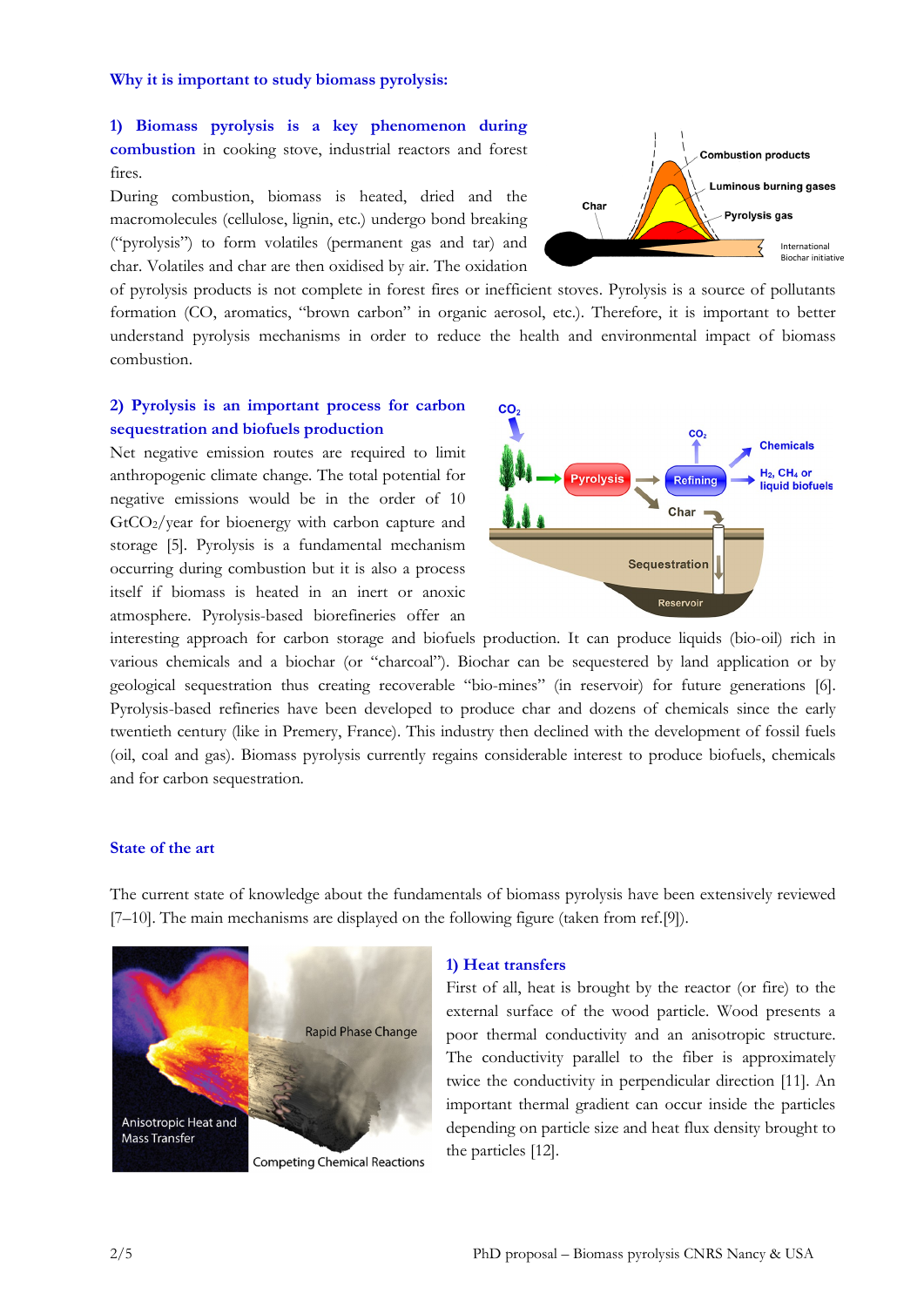### 2) Phase change

Upon heating, the macromolecules present in wood cells are converted into an intermediate liquid, like a "hot caramel", through glass phase transition and bond breaking (depolymerisation) [13]. This intermediate liquid can be evaporated (depending on partial pressure of pyrolysis gas) or converted to char, a cross-linked carbonaceous solid.

### 3) Reactions

Cellulose, lignin and hemicelluloses present dozens of different chemical moieties which undergo complex reactions between 150 and 600°C such as dehydration, decarbonylation, transglycosylation (to form levoglucosan), demethoxylation, etc. The minerals (K, Na, Ca, etc.) naturally present in biomass interact with organic functional groups and considerably impact pyrolysis reactions. They notably promote cracking reactions and inhibit transglycosylation. Various kinetic models have been proposed but very few intend to model the chemical composition of the products. Broadbelt et al. have proposed stochastic molecular reconstruction and advanced kinetic modeling of lignin pyrolysis [14]. Ranzi et al. [15] have developped the most complete lumped kinetic model, then improved by Anca-Couce et al. [16]. But these advanced models still fail to capture the impact of minerals on the chemical composition of volatiles. The synergies between the macromolecules inside wall cells are also not yet modeled.

### 4) Mass transfers

Once volatiles are formed inside the "hot caramel", they swell this visco-elastic material and form bubbles which burst and can release liquid aerosols. Aerosols and gas/vapours escape from the particle mainly in the direction of fiber axes. They may also deposit over the cell walls and undergo secondary reactions (at liquid or vapour phase) [9,17].

# Main issues to overcome in order to reveal the fundamentals of biomass pyrolysis

The scheme below (edited by CNRS-Nancy for this project, adapted from ref. [9,18]) displays the multiscale nature of wood pyrolysis.



Herein, heat is brought by only one side of the particle in order to highlight the thermal gradient inside the particle and the chemical profile from char to pristine (not converted) wood. In reactor, heat is brought all around the external surface of the particle and is better conducted along the fibers' axe. The first important issue is to assess the anisotropic heat transfer inside wood particles.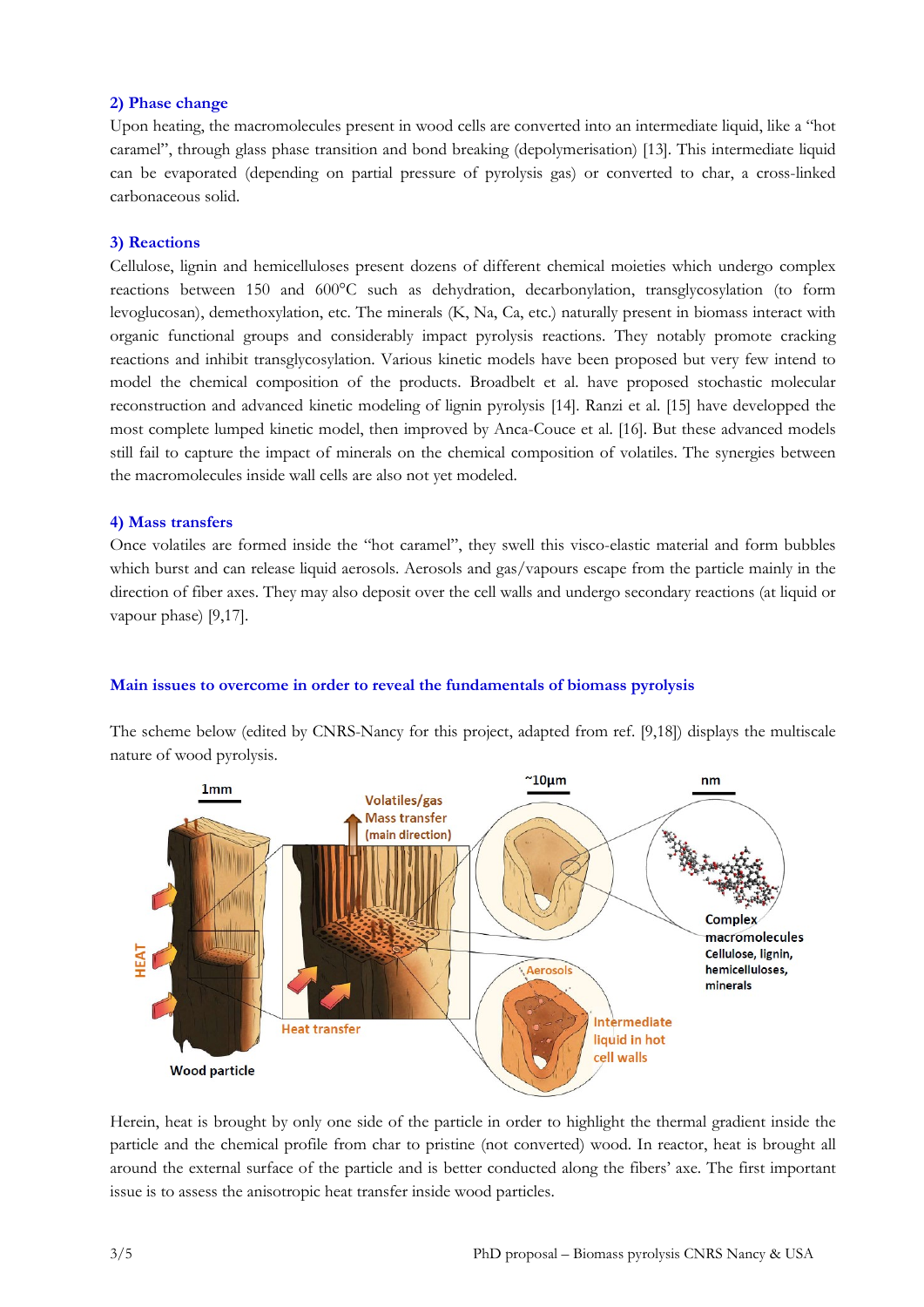To the best of our knowledge, heat transfers at the cell wall level have been yet poorly studied notably during pyrolysis [19,20]. The true temperatures during fast pyrolysis reactions remain unknown. They could be revealed by temperature imaging linked to the real-time analysis of the products. Upon heating, the macromolecules present in the cell walls form an intermediate liquid, like a "hot caramel". The chemistry of this reactive liquid, its conversion and transport are not yet well understood. The bubbling and ejection of liquid droplets which carry heavy products (oligomers) as aerosols is an important phenomena and need deeper work [9,21]. The heat and mass transfers inside this "boiling film" but also its visco-elastic properties should be studied. Furthermore, the macromolecules and minerals form a complex reactive network in the walls with strong interactions. A simple physical mixing of extracted macromolecules (e.g. cellulose with lignin) does not surrogate properly the chemical complexity of the natural network in cell walls. The synergies between macromolecules, minerals and intermediate species in the cell walls are not yet captured by the available kinetic mechanisms.

# Research project of this PhD

The program remains very open and it can be adapted depending on the strength and wishes of the best selected candidate. Other international partners may also join the team.

The target of this PhD is to develop advanced well-controlled experiments in order to reveal and model the mechanisms of biomass pyrolysis.

We intend to conduct experiments with a novel laser device (developed at CNRS Nancy) on:

- 1) Model macromolecules (cellulose, lignines, hemicelluloses);
- 2) Different particles of real-life biomasses.

The experiments will be conducted at different heat flux densities and pyrolysis time (from 1sec. to 10min.).

The volatiles will be analyzed on-line by our advanced photoionisation mass spectrometer and off-line by high resolution mass spectrometry and GC/MS. Chars will be characterized by NMR and various imaging techniques.

Other devices (like captive, fixed or micro-fluidized beds) will be also used.

The kinetics of macromolecules pyrolysis will be modeled by lumped models and optimized based on our experiments. Mass and heat transfers in biomass cell walls and particles will be modeled by advanced approaches developed in USA.

# **Novelty**

# This project presents important novelties on:

- the laser device will enable for the first time simultaneous online analysis, temperature and particles imaging;
- the modeling approach will be very complete including advanced kinetics combined to cell wall and particle scale modeling.



# **Collaborations**

In our laboratory, we collaborate with various researchers on kinetics, imaging, in Metz city on high resolution mass spectrometry, in USA on experiments and modeling (M. Garcia-Perez and other partners). Stay of at least 6 months (could be 12 months) in USA labs.

# Possible profile of the candidate

We look for an engineer or master with skills in chemical engineering, chemistry and/or energy, with a strong wish to work on an interdisciplinary topic linking biology (cell walls of biomasses), heat transfers, optic (laser), analytical chemistry and chemical kinetics.